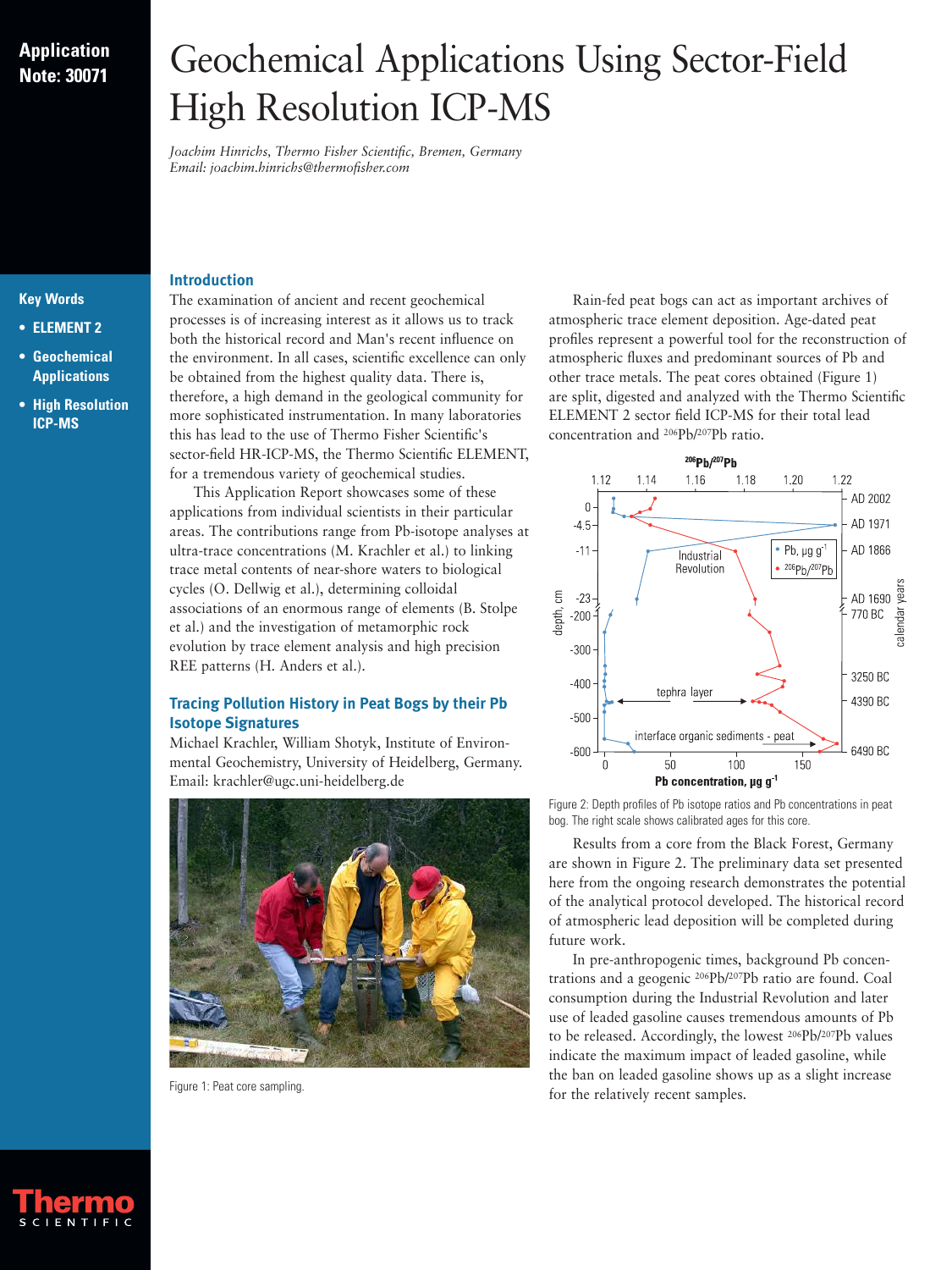

Figure 3: Depth profiles of Pb isotope ratios and Pb concentrations in snow samples.

The most recent isotopic data clearly show that there is still significant anthropogenic Pb contamination. This is confirmed in snow samples from 2002 with 206Pb/207Pb ratios of 1.14 - 1.16 (Figure 3). The surface layer of the snow profile contains the highest Pb concentration  $(1.6 \text{ mg } l^{-1})$ , while the lowest Pb concentrations is 0.088 mg l<sup>-1</sup>. Even for these small Pb concentrations the 206Pb/207Pb ratio could be analyzed with a precision of 0.12% and this suggests that the scatter of the isotopic data is caused by short term variations in the Pb input in the area considered.

#### **Reference**

M. Krachler, G. Le Roux, B. Kober, W. Shotyk, 2004, Optimising accuracy and precision of lead isotope measurement (206Pb, 207Pb, 208Pb) in acid digests of peat with ICP-SMS using individual mass discrimination correction. J. Anal. At. Spectrom., 19, 354-361

#### **Sector-Field ICP-MS Analysis of Seawater from the Wadden Sea**

Olaf Dellwig, Rainer Reuter, Hans-Jürgen Brumsack; Institute of Chemistry and Biology of the Marine Environment (ICBM), University of Oldenburg, Germany. Email: dellwig@icbm.de



Figure 4: Stationary sampling station in the German Wadden Sea.

Tidal flats, in their role as the transition between terrestrial and marine environments, are important potential sources of trace metals and nutrients to the ocean. At the ICBM, an interdisciplinary Research Group was established in 2001 (http://www.icbm.de/watt/eng\_index.html) to study the fundamental biogeochemical processes of the Wadden Sea of N.W. Germany.

The major goal of the project is to balance the input/ output budget of dissolved and particulate compounds between the tidal flats and the open North Sea beyond the Wadden Sea. Therefore, it is important to determine the individual element sources and the biogeochemical transformations influencing the geochemical budget.

Tidal and seasonal variations are seen in salinity and temperature, but also in geochemical parameters such as alkalinity, DOC, nutrients, and concentrations of redox-sensitive trace metals. For instance, Mn exhibits distinct tidal and seasonal variations with maximum concentrations during low tide in summer due to the contribution of extremely Mn-rich porewaters (Figure 5), which drain out of the tidal flat sediments during low tide. A similar but less pronounced behaviour is observed for V, while Mo and U behave conservatively and follow salinity.



Figure 5: Time series showing tidal and seasonal variability of dissolved Mn and salinity in Wadden Sea water.

During the summer Mo changes its behaviour and shows a strong coupling to the Mn-cycle. Particles are also enriched in Mn and Mo due to microbial and/or photochemical Mn-oxidation accompanied by scavenging of Mo. During the winter, when microbial activity is low, the freshwater input from small coastal tributaries becomes more significant as evidenced by balance calculations and 'gelbstoff' fluorescence. This freshwater is extremely rich in dissolved organic matter as well as in dissolved and particulate metals. Therefore, the freshwater contribution, although of small volume, cannot be neglected when performing elemental mass-balance calculations in the Wadden Sea environment.

For balancing the input/output budgets, several parameters are now recorded by a newly installed monitoring station (Figure 4) in the major tidal outlet of Spiekeroog Island.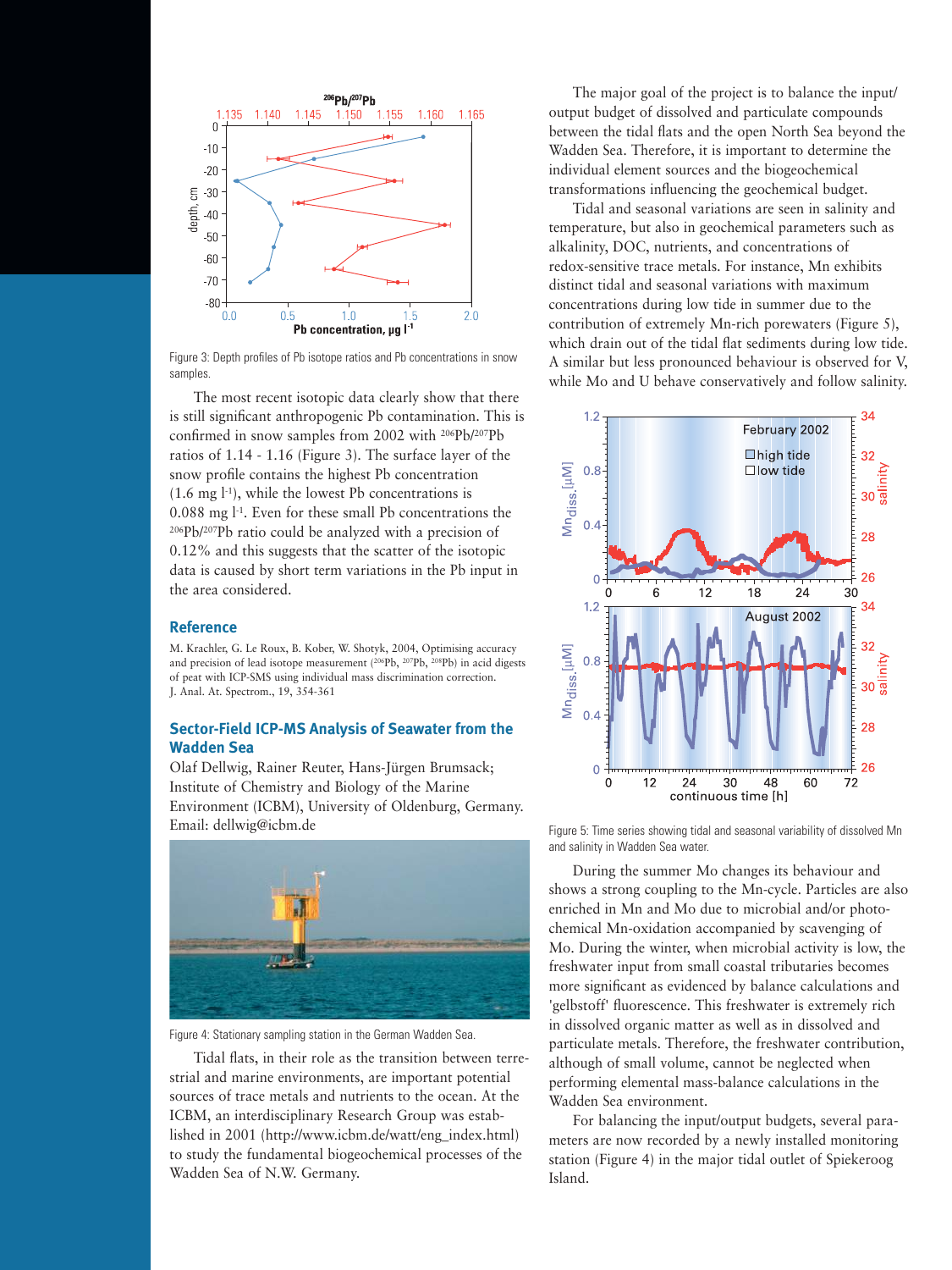## **FlFFF Sector-Field ICP-MS: Determination of the Elemental Composition of Colloids in Natural Water**

Björn Stolpe, Martin Hassellöv, Karen Anderson Department of Chemistry, Gothenburg University, Sweden. Email: stolpe@chem.gu.se



Figure 6: Sampling site for natural fresh water in a Swedish forest.

Colloids have been proven to be a significant binding phase for trace metals in natural fresh water (Figure 6), seawater and groundwater. Since binding to colloids will have an impact on transport, bioavailability and toxicity of heavy metals in natural water, it is important to determine their colloidal fraction.

Flow Field-Flow Fractionation (FlFFF) is a size fractionation method for colloids and macromolecules (Figure 7), using their selective ability to diffuse against a liquid flow.



Figure 7: Flow Field-Flow Fractionation Principle.

Retention time is therefore proportional to hydrodynamic diameter. Online coupling of FlFFF to the Thermo Scientific ELEMENT 2 is a powerful technique that has provided us with new knowledge about the colloidal distribution of over fifty elements, among these toxic heavy metals such as As, Pb and Cd (Figure 8). Two main colloidal carriers have been identified in the size range 1-50 nm, small (1-5 nm) - organic carbon based colloids (humic material) and slightly larger (3-25 nm) iron rich colloids.



Figure 8: Elemental concentrations vs. hydrodynamic diameter of colloids.

These are found to carry over 50% of the total dissolved fraction of many elements. Most metals are associated with both phases, while Cu and Ni are exclusively bound to humic materials. In contrast, Pb, P, V and Ti are mostly associated with the iron oxyhydroxide colloids. These different affinities will have an impact on the way that elements are transported from rivers into the sea, since colloidal iron is settled in estuaries more than humic materials.